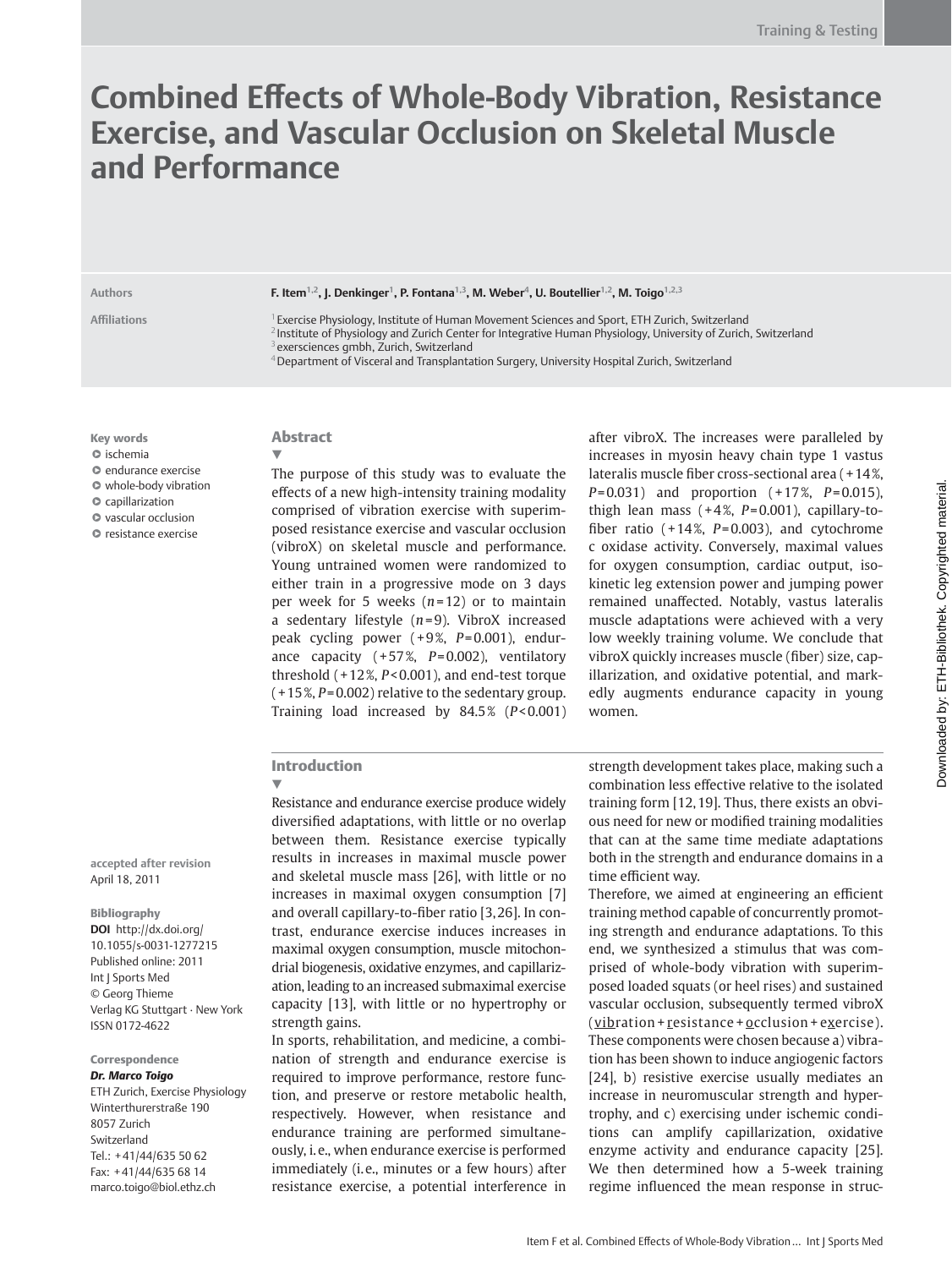tural and functional measures of neuromuscular strength and endurance in young women. A group of young women without exercise were measured over the same period to account for any systematic biases in measurements that might occur during the acquisition of muscle tissues, tissue processing, body composition assessment, and functional testing. Once the proof of concept that strength and endurance can simultaneously be increased with vibroX is established, we can identify the critical steps mediating this response.

#### **Methods**

#### ▼

#### **Participants**

 We recruited 21 sedentary young women by placard and randomly assigned them to 2 groups (vibroX: 12 women; no training [CON]: 9 women). Participants in the vibroX group were  $23.5 \pm 3.0$  years old and weighed  $60.9 \pm 8.1$  kg. Their body mass index was  $21.6 \pm 2.6$  kg·m<sup>-2</sup>, and maximal oxygen consumption was 2.21±0.251·min<sup>-1</sup>. Participants in the CON group were  $24.5 \pm 3.8$  years old, weighed 60.7 $\pm$ 5.4 kg, had a body mass index of  $21.8 \pm 1.7$  kg $\cdot$ m<sup>-2</sup>, and their maximal oxygen consumption was 2.21 ± 0.48 l⋅min<sup>-1</sup>. These characteristics were not different between groups. All study participants were healthy. Nine (vibroX) and 7 (CON) women were taking oral contraceptives. After completing a routine health questionnaire, the participants were informed about the procedures applied and about the associated risks. The participants then signed an informed consent. The experimental protocol was approved by the local ethics committee, and the study was performed in accordance with the Ethical Standards in Sport and Exercise Science Research involving human participants [10].

#### **Study design and exercise protocol**

 The study consisted of 1) pretests; 2) 5 weeks of vibroX with progressively increasing training load or a similar period without exercise for CON; and 3) posttests with concurrent training at unchanged loads to retain possible training adaptations for vibroX ( $\circ$  Fig. 1). During the study, macronutrient intake was not monitored, and participants were not given any food or dietary supplements.

### Pre- and posttests

 Before and after vibroX and CON we performed baseline measurements to assess maximal oxygen consumption, maximal cardiac output, cycling endurance capacity, isokinetic leg extension fatigue resistance, training load, thigh lean mass, as well as vastus lateralis muscle fiber size, fiber phenotype and capillarization. Before the pretests, participants could familiarize themselves with the training and testing procedures on 2 separate occasions.

### Exercise regimen

 Participants of the vibroX group performed 3 supervised progressive training sessions per week on alternate days for 5 weeks (16 training sessions), followed by 3 training sessions with the same load and time under tension (TUT) as during the last progressive training session ( $\circ$  Fig. 1). At the beginning of each exercise session, participants performed a warm-up (3 min), which involved squat and upright heel rise movements on a Galileo $^{\circledR}$  side-alternating vibration plate (Novotec, Pforzheim, Germany).

 The warm-up was followed by 6 sets of vibroX: loaded (Multipower<sup>®</sup>, Technogym, Gambettola, Italy) squats (3 sets) and heel rises (alternating between 2 sets of upright heel rises and 1 set of seated heel rises or vice versa) were performed while standing without footwear on the Galileo<sup>®</sup> vibration plate oscillating at 30 Hz. A frequency of 30 Hz has been shown to be the optimal frequency for producing the greatest magnitude of response in EMG activity of vastus lateralis muscle in an isometric half-squat position [2].

 For both, squat and heel rise exercises (3 sets each), a duty cycle of 4 min on and 1 min off was employed. Participants rested for 5 min between squats and heel rises. Three sets per muscle group were chosen in order to attain occlusion times (i. e., 12 min per session) that were in-between of those previously published [20, 21]. Vascular occlusion during the on phase of the duty cycles was induced by inflating tourniquet cuffs (VBM, Sulz a.N., Germany) affixed to the inguinal fold region of the thigh, or to the proximal portion of the lower leg, centered in the space between the superior aspect of the gastrocnemius muscle and the inferior edge of the patella to suprasystolic pressure, i. e., 197 ± 3 mmHg (26.26 ± 0.40 kPa). The suprasystolic pressure employed here was the highest pressure that was tolerated by the participants for the duration of the on phase of the duty cycles (4 min each). For both, squat and heel rise exercises, tourniquet cuffs were inflated right before the first set and remained inflated until the 4 min of vascular occlusion were complete. The cuffs were then deflated to a pressure of 100 mmHg (13.33 kPa), and the participants rested for 1 min before the cuffs were quickly reinflated for the subsequent set. Right upon cuff inflation, Galileo $<sup>®</sup>$  vibration was initiated in parallel with squat</sup> or heel rise exercise.

 Load magnitude was adjusted from prior knowledge (familiarization sessions) in order to induce volitional failure within 40-60s of exercise (i.e., 1 set was comprised of 4-6 repetitions with 4s concentric, 2s isometric and 4s eccentric action per repetition). Loads were adjusted progressively during the training period, i. e., in every training session either TUT or load magnitude were increased. Load magnitudes during the first training session corresponded to 57.5 ± 16.0 % and 61.7 ± 21.1 % body mass for the first set of squat and upright heel rise exercise, respec-

| pretests |  | progressive vibroX or no exercise |  | posttests                                                                                                                                  |  |   |
|----------|--|-----------------------------------|--|--------------------------------------------------------------------------------------------------------------------------------------------|--|---|
|          |  |                                   |  | Q C $T_1$ $T_2$ $T_3$ $T_4$ $T_5$ $T_6$ $T_7$ $T_8$ $T_9$ $T_{10}$ $T_{11}$ $T_{12}$ $T_{13}$ $T_{14}$ $T_{15}$ $T_{16}$ $t_1$ $t_2$ $t_3$ |  | B |
|          |  |                                   |  |                                                                                                                                            |  | M |

Fig. 1 Overview of experimental protocol on a weekly scale ( − 2 to 7). B, biopsy; F, familiarization session with respect to training and testing; Q, graded cycling exercise test; E, constant-load cycling exercise test; C, dual-energy X-ray absorptiometry; M, muscle testing (mechanography and isokinetic dynamometry);  $T_{1-16}$ , training sessions with progressive training load;  $t_{1-3}$ , training sessions with constant (same as during T<sub>16</sub>) training intensity. vibroX, Galileo<sup>®</sup> vibration + resistance exercise + vascular occlusion.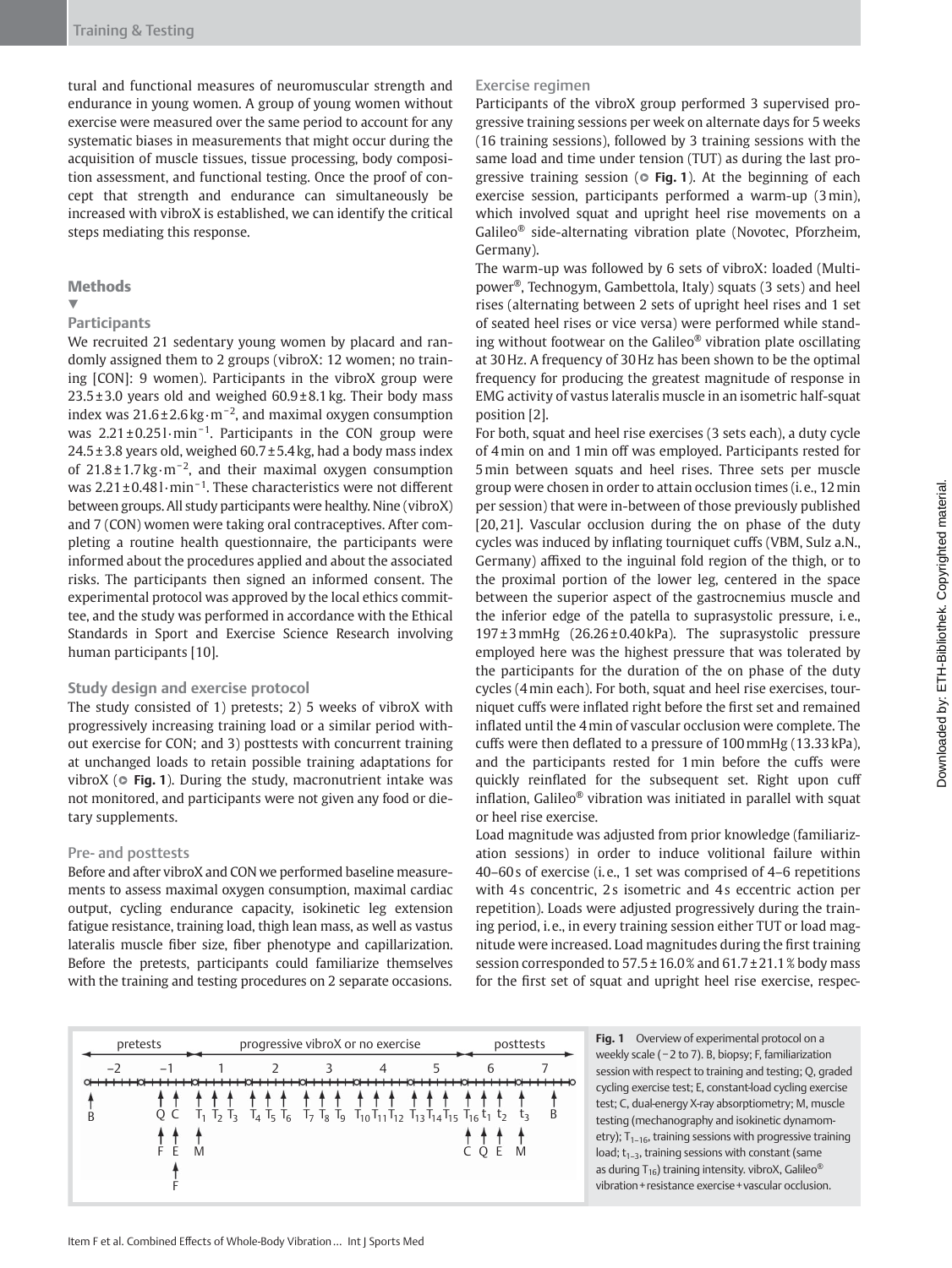tively. For squat sets 2 and 3 the loads were reduced by 10.0 ± 4.0 % and  $15.9 \pm 6.5\%$  body mass, respectively. Load reduction was  $6.8 \pm 4.1$ % body mass for heel rise sets 2 and 3.

# **Experimental procedures**

#### Muscle biopsy analyses

 During the pre- and posttesting period of time, we obtained a percutaneous biopsy after local anesthesia with 1% lidocaine from the middle portion of the nondominant vastus lateralis muscle, using a ProMag Ultra device and 14 gauge needles (Angiotech Pharmaceuticals, Gainesville, FL, USA), as previously described [28]. After removal, the muscle tissue was immediately mounted in an embedding medium (Tissue-Tek®, Sakura, Zoeterwoude, The Netherlands), snap frozen in isopentane cooled to − 160 ° C with liquid nitrogen, and subsequently stored at −80°C until use. Consecutive 12µm sections were cut on a microtome at − 25 ° C and mounted on glass cover slides for further histochemical and immunohistochemical analyses. For all fiber analyses, only fibers fully encircled by adjacent fibers were evaluated. Measurements were made for at least 50 of each of the main fiber types [i.e., myosin heavy chain (MYH) isoform type 1 and 2]. We stained the serial cryocut cross-sections using the myofibrillar adenosinetriphosphatase (mATPase) method after acid (pH 4.3 and 4.6) and alkali (pH 10.5) preincubation according to Guth and Samaha [9], with minor modifications [18]. Subsequently, we classified the muscle fibers according to their MYH isoform into MYH-1 and MYH-2.

 For the analysis of oxidative enzyme activity we incubated consecutive sections in media containing cytochrome c oxidase. The monoclonal mouse anti-human CD31 endothelial cell antibody (DAKO, Carpinteria, Canada, 1:600 dilution) was used as a marker for muscle capillaries, and capillary-to-fiber ratio was calculated by dividing the number of CD31-positive cells by the number of muscle fibers. For all histochemical and immunohistochemical analyses, we used the NIH Image J software (version 1.41o, National Institutes of Health, Bethesda, MD, USA). Arbitrary cytochrome c enzyme activity levels were derived from the measured mean optical density pixel values of the muscle fibers normalized to the background pixel values on the same section.

## Dual-energy X-ray absorptiometry (DXA)

We used DXA (Lunar iDXA™, GE Healthcare, Madison, WI, USA) to determine the lean mass of both thighs according to the manufacturer's specifications.

#### **Training**

 Training loads and number of completed repetitions were continuously recorded. Training performance was retrospectively assessed by comparing loads and repetitions for the first set of vibroX squat exercise between the first and last progressive training session. These measures were chosen because 1-repetition maximum testing is not applicable to vibroX. During the third and last training session, we continuously recorded heart rate (S610i, Polar Electro, Kempele, Finland), and measured blood lactate concentration by drawing 20 μl of arterialized venous blood from an earlobe at rest, after the squat routine, after the heel rise routine, and 10 – 15 min after exercise. Blood samples were analyzed enzymatical-amperometrically with a BIOSEN C\_line Sport<sup>®</sup> (EKF-diagnostic, Barleben, Germany). In addition, we assessed perceived exertion and perceived pain after the third squat and heel rise duty cycle using a visual analogue scale (VAS). The VAS scale consisted of a horizontal line.

The word "none" was placed at the left end of the scale, and " very severe" was placed at the right end of the scale. The VAS was scored from 0 to 10, but the participants were unaware of the numbers.

## Isokinetic dynamometry

 We tested maximal knee extension power and fatigue resistance of the nondominant leg using a commercially available dynamometer (Con-Trex MJ, CMV, Dubendorf, Switzerland). Participants performed 2 maximal knee extensions  $(\omega = 3.14 \text{ rad} \cdot \text{s}^{-1})$ , separated by 1 min, to assess maximal power. Subsequently, a fatigue test consisting of 50 alternate maximal voluntary knee extensions and knee flexions ( $\omega$ =3.14 rad · s<sup>-1</sup>) was performed to assess end-test leg extension torque (mean value over the last 5 repetitions) and to calculate fatigue percentage [(mean torque value of the first 5 maximal repetitions - end-test torque)/(mean torque value of the first 5 maximal repetitions) $\cdot$ 100].

## Jumping mechanography

 Three vertical countermovement jumps with freely moving arms (separated by 30s of rest) were performed on a strain gauge ground reaction force platform (Leonardo Mechanograph<sup>®</sup>, Novotec, Pforzheim, Germany) linked to a desktop computer using an integrated analogue digital board and software system (Leonardo Mechanography GRFP version 4.2, Novotec, Pforzheim, Germany) to assess maximal jumping power.

## Graded cycling exercise tests

We used Innocor<sup>™</sup> (Innovision, Odense, Denmark) to determine maximal cardiac output by inert gas rebreathing, oxygen consumption and ventilation by breath-by-breath ergospirometry, as well as arterial oxygen saturation and heart rate during a graded cycling exercise test as previously described [6]. Ventilatory threshold was determined as the power corresponding with a disproportionate increase in minute ventilation.

# Constant-load cycling exercise tests

 We used a constant-load cycling exercise test to assess time to exhaustion at submaximal power as an indicator of endurance capacity. Power at 85% maximal power of the first cycling exercise test was sustained until volitional exhaustion, i. e., the point in time at which the participants stopped pedaling or were no longer able to maintain pedal rate within the required limits.

## **Statistics**

 We report all group data as mean ± SD. Structural and functional data (except for training load) were analyzed by using a two-way repeated-measures analysis of variance (ANOVA). The factors were trial (pretraining, posttraining) and condition (vibroX, CON). Significant differences were subsequently analyzed by using Tukey's honestly significant difference post hoc test. Training load data were analyzed by using a paired sample Student's *t*-test. We used STATISTICA Version 7.0 (Statsoft, Tulsa, OK, USA) for all statistical analyses, and statistical significance was set at *P* < 0.05.

## **Results**

**Training** 

▼

 Maximal heart rate achieved during vibroX was 94.1 % and 91.4 % of maximal heart rate during a graded cycling exercise test for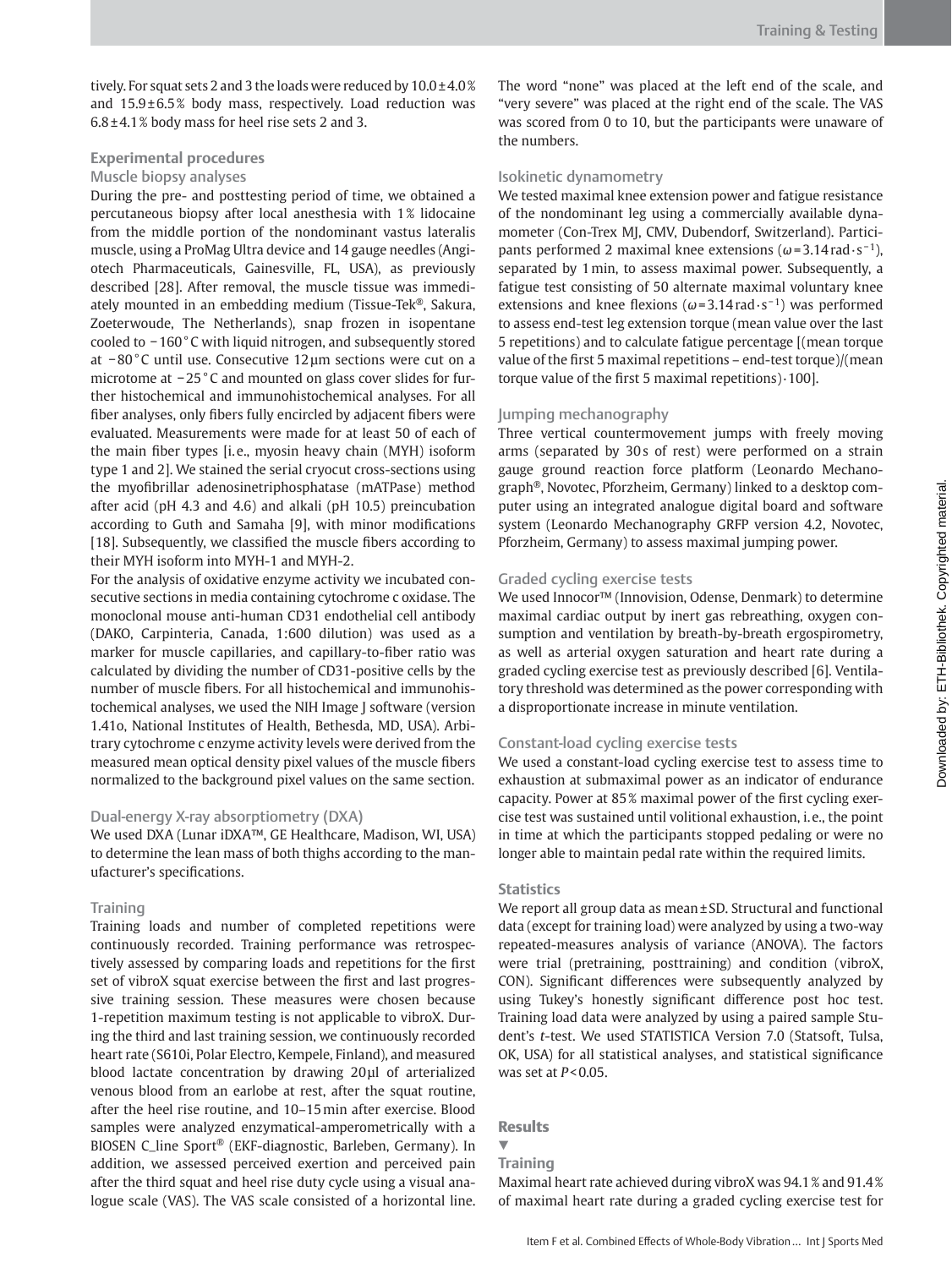

**Fig. 2** Peak heart rate (a) and blood lactate concentration (**b**) during vibroX compared to the maximal values obtained during the graded cycling exercise test (GXT) at the beginning and end of the study. Perceived exertion and pain during the third vibroX squat set at the beginning and end of the study (c). Training load and number of repetitions (9-10s per repetition) during the first squat set of the first and last progressive training session (d). Bars and error bars represent mean values and SD, respectively, for the 12 women undergoing vibroX. vibroX, Galileo® vibration + resistance exercise + vascular occlusion. \*\*\*, significantly different first vs. last training session at *P* < 0.001.





pre- and posttraining measurements, respectively ( $\circ$  Fig. 2a). Maximal blood lactate concentration during vibroX was 77.3 % and 75.4% of maximal blood lactate concentration during a graded cycling exercise test for pre- and posttraining measurements, respectively ( $\circ$  Fig. 2b). Perceived exertion and pain were high and did not change over time, indicating that participants exercised with maximum voluntary effort ( $\circ$  Fig. 2c). Perceived exertion during vibroX was similar to maximal exercise during a graded cycling exercise test to exhaustion, in which perceived exertion was rated  $9.7 \pm 0.9$  and  $9.5 \pm 1.2$  on a modified Borg scale for pre- and postmeasurements, respectively. During

the period of time between the first and last progressive training session, vibroX participants increased the training load by 84.5%, while the number of repetitions (and as such TUT) until volitional failure was the same at both points in time ( $\circ$  Fig. 2d).

**Muscle (fi ber) size, metabolism, and capillarization**  VibroX resulted in a 16.7 % and 13.8 % increase in vastus lateralis muscle fiber CSA for MYH type 1 and 2 fibers, respectively ( $\circ$  Fig. 3a, b). However, a testing time by group interaction was observed only for MYH-1 fiber hypertrophy ( $P=0.010$ ), demonstrating that vibroX increased MYH-1 fiber CSA relative to CON.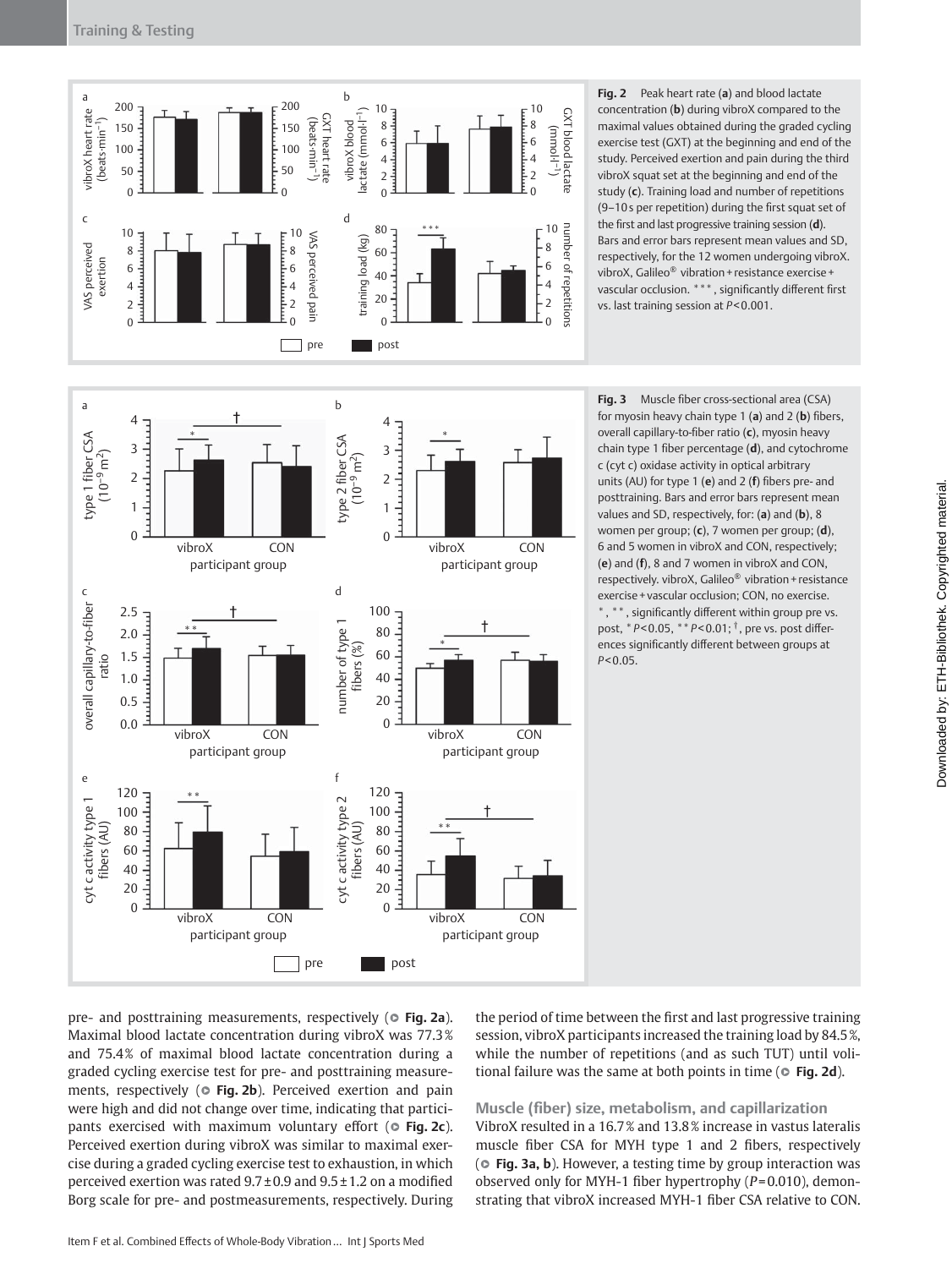



a

Concordantly, thigh lean mass increased by 4% in the vibroX group [vibroX: 10.6 vs. 11.0 kg ( *P* = 0.001); CON: 10.7 vs. 10.7 kg ( *P* = 1.000); testing time by group interaction: *P* = 0.008]. Notably, overall capillary-to-fiber ratio and MYH-1 fiber proportion were increased by 14.0% each ( $\circ$  **Fig. 3c, d**). Furthermore, cytochrome c oxidase activity increased in vibroX, reflecting the shift in the MYH-1 and MYH-2 fibers' metabolic phenotype towards an oxidative phenotype ( $\circ$  Fig. 3e, f).

# **Submaximal and maximal power, time to exhaustion, and end-test torque**

 Maximal power during a graded cycling exercise test was increased by 8.7% in vibroX relative to CON ( $\circ$  Fig. 4a). VibroX also increased time to exhaustion during a constant-load cycling test and ventilatory threshold (during a graded cycling exercise test) by 57.0% and 11.7%, respectively ( $\circ$  Fig. 4b, c), relative to CON. Additionally, vibroX improved concentric isokinetic leg extension fatigue resistance by 15% ( $\circ$  Fig. 4d), while neither maximal concentric isokinetic knee extension power nor maximal jumping power per kg body mass was increased after vibroX ( $\circ$  **Fig. 4e, f**). Body mass remained unchanged for both groups [vibroX: 60.9 ± 8.1 vs. 61.1 ± 8.0 kg, *P* = 0.680; CON: 60.7 ± 5.4 vs. 60.7 ± 5.6 kg, *P* = 1.000].

**Cardiac output, oxygen consumption, and ventilation**  VibroX increased maximal cardiac output (albeit without significant testing time by group interaction) ( $\circ$  **Table 1**), while no change in maximal oxygen consumption, calculated arteriovenous oxygen difference, or arterial oxygen saturation was observed for either group. Higher maximal cycling power in vibroX had no effect on ventilation, while a lower maximal power correlated with a reduction in ventilation in CON ( $\circ$  Table 1).

## **Discussion**

## ▼

This study showed that 5 weeks of progressive vibroX significantly increased maximal cycling power, ventilatory threshold, time to exhaustion at submaximal cycling power, end-test torque after 50 maximal concentric isokinetic leg extensions, and training load in young women. However, vibroX had no effect on their maximal jumping and concentric isokinetic leg extension power. Increased endurance capacity and strength were commensurate with increased vastus lateralis muscle MYH-1 fiber proportion and hypertrophy, oxidative enzymes, and overall capillarization, while maximal oxygen consumption remained unchanged. Our results demonstrate that vibroX is an effective training modality to rapidly increase submaximal power capacity and neuromuscular strength in young women at the same time. Furthermore, given that performance improvements were achieved with a minimal weekly training volume, time efficiency of vibroX was high.

VibroX is a training modality which required maximum effort from participants. This was evident from the high ratings of per-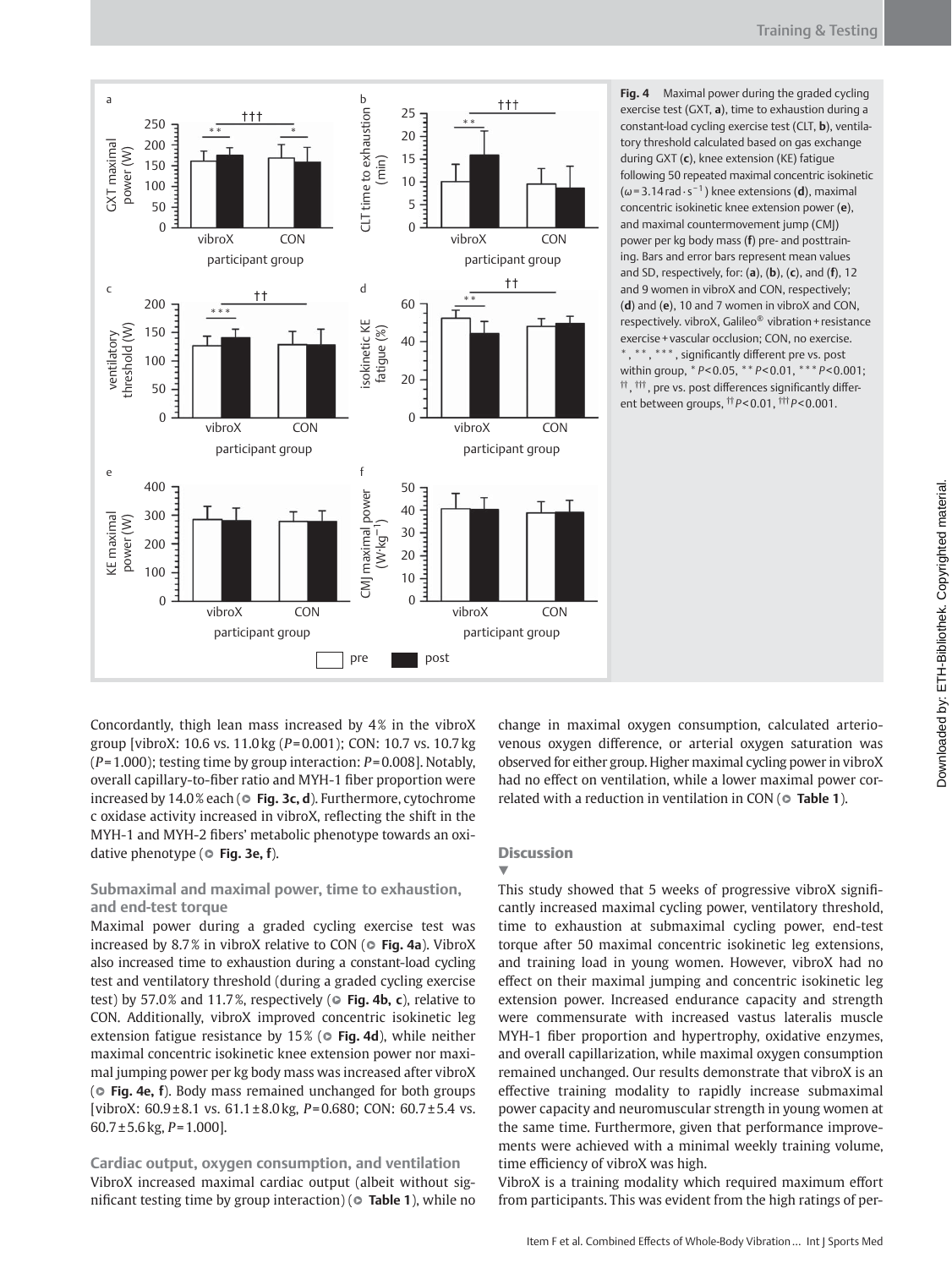|                                                                                       | vibroX          |                             | <b>CON</b>      |                 |                |
|---------------------------------------------------------------------------------------|-----------------|-----------------------------|-----------------|-----------------|----------------|
|                                                                                       | Pre             | Post                        | Pre             | Post            | vibroX vs. CON |
| cardiac output $(l \cdot min^{-1})$                                                   | $12.3 \pm 2.2$  | $13.4 \pm 1.7$ <sup>*</sup> | $11.9 \pm 1.7$  | $12.4 \pm 2.3$  |                |
| arterio-venous oxygen difference<br>(ml O <sub>2</sub> $\cdot$ 100 ml <sup>-1</sup> ) | $18.2 \pm 2.4$  | $17.2 \pm 2.1$              | $18.5 \pm 2.6$  | $17.1 \pm 2.5$  |                |
| arterial oxygen saturation (%)                                                        | $96.3 \pm 1.6$  | $95.5 \pm 2.5$              | $96.7 \pm 1.9$  | $96.7 \pm 1.9$  |                |
| oxygen consumption $(l \cdot min^{-1})$                                               | $2.21 \pm 0.25$ | $2.27 \pm 0.14$             | $2.21 \pm 0.48$ | $2.10 \pm 0.34$ |                |
| ventilation $(l \cdot \text{min}^{-1})$                                               | $79 \pm 15$     | $83 \pm 13$                 | $78 \pm 16$     | $71 \pm 17***$  | ÷              |

**Table 1** Peak cardiac output, oxygen consumption, and ventilation during GXT.

Values are means ± SD for 12 women (vibroX) and 9 women (CON). GXT, graded cycling exercise test; vibroX, Galileo® vibration +

resistance exercise + vascular occlusion; CON, control group. \*, \*\*, significantly different pre vs. post within group, \*P<0.05,

\*\*  $P$  < 0.01;  $\dagger$ , pre vs. post differences significantly different between groups at  $P$  < 0.05

ceived exertion and pain, the high peak blood lactate concentration, and the high peak heart rate. In return, time commitment for vibroX was very low, corresponding to approximately 15 min per training session. The increase in neuromuscular strength after vibroX was substantial, as indicated by the + 85 % increase in squat training load. This increase in training load correlated with increases in muscle fiber CSA and thigh lean mass. VibroX increased CSA of type 1 and 2 fibers to a similar extent  $(17\%$  and 14% for type 1 and 2 fibers, respectively). However, only MYH-1 fiber hypertrophy was significant between groups over time ( $\circ$  **Fig. 3a, b**), indicating that 5 weeks of vibroX preferentially promoted type 1 fiber hypertrophy. Notably, vibroX mediated a fast adaptation in muscle fiber CSA, considering that even in the case of high-resistance exercise with different exercise modes (open- and closed-chain) and larger training volume, increases in CSA of vastus lateralis muscle fibers in young women usually require at least 6–8 weeks of training [22, 23].

DXA thigh lean mass increased by approximately 4% in 5 weeks, lending further credence to our finding that vibroX induced muscle fiber hypertrophy. Assuming that segmental traininginduced increases in DXA muscle mass are proportional to total lean mass increases after whole-body exercise, an increase of 2.5-3.0% in DXA thigh lean mass can be expected after 10-12 weeks of high-resistance exercise when the participants' diets are not supplemented with protein in the postexercise period [5, 15]. Our finding that the participants undergoing vibroX increased thigh lean mass by 4% in 5 weeks without supplementing protein and furthermore using a very small training volume indicated that vibroX stimulated muscle protein synthesis, either in the immediate post-exercise period and/or in the days after exercise (with or without satellite cell recruitment), leading to a positive net muscle protein balance.

 In addition to the increases in muscle hypertrophy and training load, vibroX concurrently increased MYH-1 fiber proportion, overall capillary-to-fiber ratio, and oxidative enzyme activity. One mechanism possibly orchestrating these muscular adaptations is the activation of peroxisome proliferator-activated receptor γ coactivator 1 $\alpha$  (PGC-1 $\alpha$ ) through multiple isoforms.  $PGC-1\alpha$  is a transcriptional coactivator that powerfully regulates many aspects of skeletal muscle oxidative metabolism, including fiber-type switching, mitochondrial biogenesis, and angiogenesis [16,29]. It has recently been demonstrated in mice that exercise-induced activation of β-adrenergic signaling leads in skeletal muscle to robust induction of PGC-1 $\alpha$  from an alternative promoter, which then acts through the orphan nuclear receptor ERR $\alpha$  (estrogen receptor  $\alpha$ ) to activate a broad program of angiogenesis, including the induction of VEGF [4]. On the basis of these observations and the data presented here, we

speculate that vibroX caused marked activation of the sympathetic nervous system, which activated PGC-1 $\alpha$ , which in turn mediated the 'pleiotropic' effects of vibroX.

The cellular/organic changes were paralleled by an increase in end-test torque following 50 consecutive maximal isokinetic knee extensions. End-test torque has been shown to correlate with the estimated critical torque  $[1]$ , which in turn has been suggested to be analogous to the critical power for cycling exercise [1,14]. Consistent with the notion that dynamometryderived critical torque is analogous to critical power for cycling exercise, both the increase in ventilatory threshold and the markedly  $(+57%)$  increased time to exhaustion during a constant-load cycling test could be explained by an increase in critical power in this study. Notably, we found that endurance capacity could be increased without concurrently increasing maximal oxygen consumption, supporting the conclusion of other authors that the percentage change in submaximal performance is not associated with the percentage change in maximal oxygen consumption [27]. However, we observed that maximal cardiac output increased in the group performing vibroX, albeit without inter-group difference. Probably, this increase was too small for both a significant inter-group difference and an increase in maximal oxygen consumption. Maybe, a longer training period (8-10 weeks) would have been necessary to observe significant inter-group effects at the systemic cardiocirculatory level.

 In contrast to the marked increases in the capability of participant to generate and sustain submaximal power, maximum voluntary isokinetic leg extension power and jumping power remained unchanged. The fact that maximal concentric isokinetic leg extension power remained unchanged after vibroX indicates that muscle force at this angular velocity ( $\omega$ =3.14 rad · s<sup>-1</sup>) also remained constant (power = force · velocity). Unchanged muscle force can be explained by a concurrent increase in MYH-1 fiber CSA and proportion after vibroX. In fact, the increase in maximal concentric isokinetic force due to an increase in the number of parallel sarcomeres within MYH-1 fibers might have been blunted by the concurrent increase in the share of the muscle CSA consisting of MYH-1 fibers, because MYH-1 fibers have reduced isometric maximal tension [17] relative to MYH-2 fibers. Moreover, MYH-1 fibers display lower maximal shortening velocity and power than MYH-2 fibers [17]. Thus, despite the higher MYH-1 fiber power due to hypertrophy, mixed muscle maximal shortening velocity might be reduced, possibly explaining the unchanged maximal jumping power after vibroX.

 We acknowledge that the level of involvement of those women who participated in pre- and post-testing might have been less than that of the exercise group. Thus, our experimental design